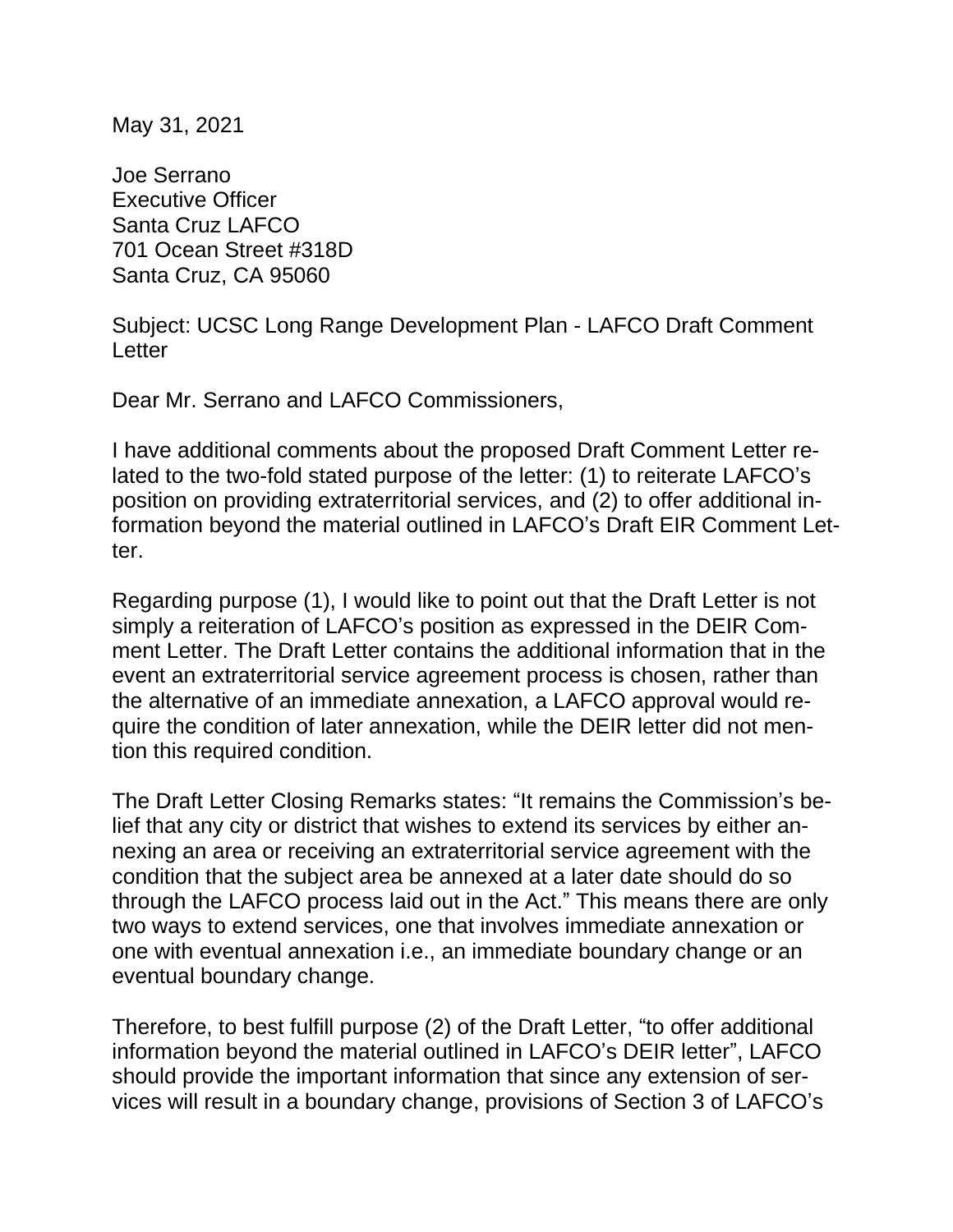Water Policy pertaining to Boundary Changes will apply, including Section 3. a) which states: "In cases where a basin is overdrafted or existing services are not sustainable, a boundary change proposal may be approved if there will be a net decrease in impacts on water resources;".

In light of the above, together with the concerns raised in my May 27th letter, I hope the Commissioners will agree to two suggested revisions for the Draft Letter:

1. Add a sentence at the end of the first paragraph of the Closing Remarks that states: **In either case, the extension of services will result in boundary change to which LAFCO Water Policy Section 3 will apply, including Section 3. a): "In cases where a basin is overdrafted or existing services are not sustainable, a boundary change proposal may be approved if there will be a net decrease in impacts on water resources;"**

2. Revise the first sentence of the second paragraph of the Closing Remarks to include an added phrase at the end in bold: A preliminary analysis of the 5 development projects proposed for outside the City boundaries under the 2020 LRDP (shown in the attached map) may not pose major issues in accordance with the Act **if an application is consistent with LAFCO Water Policy** (note that the word "likely" has been stricken from the original draft).

With the above changes, the Concluding Remarks section would then read:

It is the Commission's position that LAFCO should continue to be a neutral party, and therefore, not be part of the current lawsuit between the University and the City. It remains the Commission's belief that any city or district that wishes to extend its services by either annexing an area or receiving an extraterritorial service agreement with the condition that the subject area be annexed at a later date should do so through the LAFCO process laid out in the Act. **In either case, since an extension of services will result in a boundary change, LAFCO Water Policy Section 3 will apply, including Section 3. a) which states: "In cases where a basin is overdrafted or existing services are not sustainable, a boundary change proposal may be approved if there will be a net decrease in impacts on water resources;"**